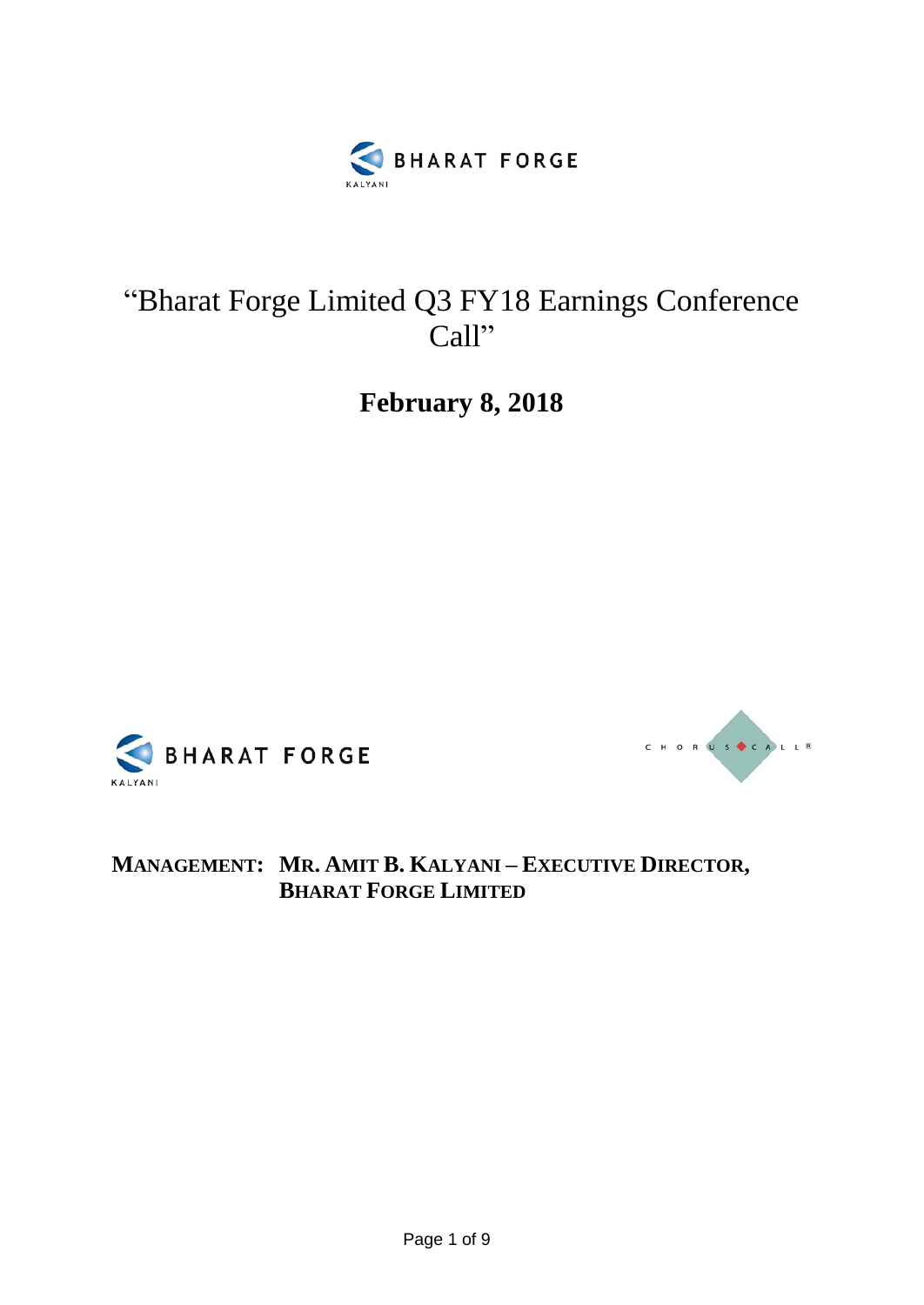

*Bharat Forge Limited February 8, 2018*

**Moderator:** Ladies and Gentlemen, Good Day and Welcome to Bharat Forge Limited Q3 FY18 Earnings Conference Call. As a reminder, all participant lines will be in listen-only mode. There will be an opportunity for you to ask questions after the presentation concludes. Should you need assistance during the conference call, please signal an operator by pressing '\*' and then '0' on your touchtone phone. Please note this conference is being recorded. I now hand the conference over to Mr. Amit B. Kalyani – Executive Director, Bharat Forge Limited. Thank you and over to you, Sir.

**Amit B. Kalyani:** Good Afternoon, Ladies and Gentlemen and thank you for joining the Bharat Forge Results con call for the third quarter '18. I have with me senior team members from Finance, Operations, Business Development, and Investor relations. Just talk about the performance of the company for the quarter from the highlights and then I will open up for Q&A. In terms of overall revenue, we had total sales of about 1390 crores which is a growth of about 47% YOY, basically driven by 33% growth in domestic revenue and 61% growth in exports. In terms of business segment, the automotive, that is, commercial vehicle and passenger cars have grown fairly well across the World and industrials have shown extremely strong growth. Automotive revenue grew by 46% while industrial grew by 53%. Our EBITDA margin remain strong at about 29.6%, they have expanded by about 80 basis points as compared to the same quarter last year driven by product mix and productivity and this is in spite of a slightly dilutory impact of the steel price increases that we have had so far.

> The profit before tax for the quarter was Rs. 3384 million, PAT was up by 77% to Rs. 2281 million and I am happy to report that the free cash flows have been very strong for the quarter, further improved our balance sheet and our long-term debt equity net of cash today is now negative at 0.05. Return on capital employed is at 21.7% and as we had mentioned earlier, we have continued to put a lot of effort on product development and new business development and move up the value chain in increasing our share of business with our customers. We have won orders worth 60 million across geographies and applications in the last three months. This is in addition to the previous business that we reported last year. All of this is outside of traditional CV business, so it is in passenger cars and industrials. Between the last call and this one, we also opened a R&D Centre at MIRA in the UK in Coventry, which is for development of e-mobility, power train, components and systems.

> As a company, we have been working on developing products and technologies for e-mobility. Over the last two years, we have been building prototypes for variety of customers and we now set up this front end so that not only can we develop advanced products and solutions for our customers globally, but also co-develop them along with the ecosystem that is present in MIRA. To add to this, we have now signed an investment agreement with a EV startup in India called Tork Motorcycle, where we are investing Rs. 30 crore to take a 45% stake in the company and we believe the reason for doing this is e-mobility will take off in India and the two wheeler sector will be the first one to start switching and Tork has very good technology and people and capabilities and we want to use this to develop products and create value for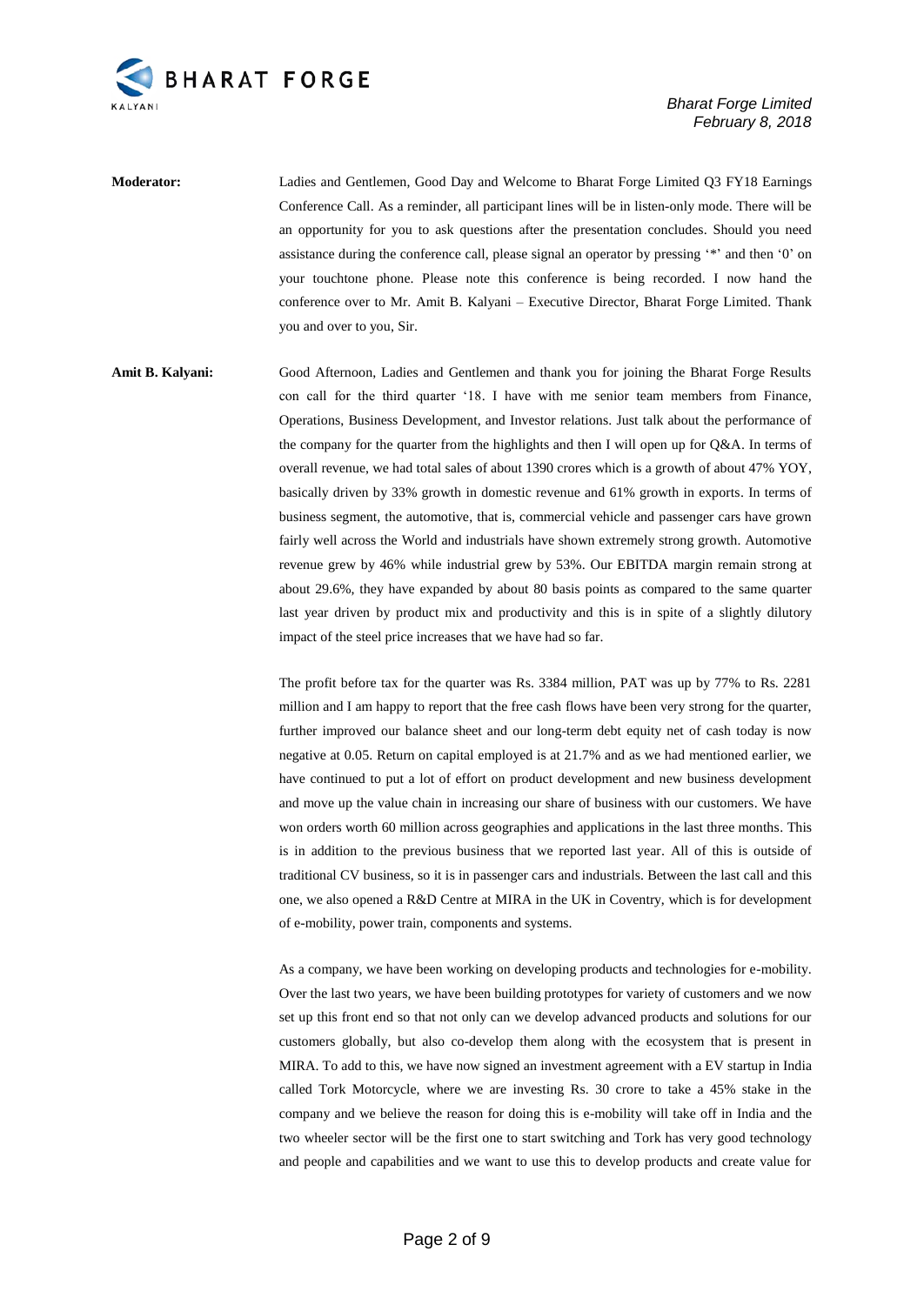

vehicle for this new emerging vehicle category and use it as a test case to develop and test our technologies which then can be expanded to global applications, so that is really all I have to say, maybe just a couple more thing. Our overseas subsidiaries have also done well. We have a total income of Rs. 7177 million with 9% EBITDA margin and a PBT of Rs. 205 million. There also we continue to see strong traction and strong growth. Our aluminum forging facility that we set up is doing exceedingly well and is also poised for additional growth. That is really all I want to say and I think we will now take your Q&A. Thank you.

- **Moderator:** Thank you very much, Sir. Ladies and Gentlemen, we will now begin the question and answer session. We have our first question from the line of Kapil Singh from Nomura Securities. Please go ahead.
- **Kapil Singh:** Two broad areas I wanted to touch upon, firstly on the business, we are seeing very strong order inflows for US truck market as well as domestic business for CVs as we have seen strong traction, so what kind of growth do you expect in these two segments for next year and in particularly Q4, and we have also won orders worth \$100 million, so when do you expect to hit peak run rate of that \$100 million, that would be my first set of questions?
- **Amit B. Kalyani:** The US CV market is pretty much at the extremely high level right now. As you saw, the last numbers came in at 44,000 which is a 100% growth over last year. From what we hear from our customers, it is expected that the CV market will remain strong for 2018 and 2019 could be slightly lower, but not particularly different, but I think let us focus on 2018 right now because 2019 is still far away. In terms of India, we are seeing very strong demand in fact from what our customers tell us inventory at the dealer level has come down to very low levels, there is a strong demand for the heavy haulage vehicles driven by GST and the infrastructure push, so it is expected that Q4 will remain very strong. Next year should also be fairly strong and including '19, which will remain strong as a precursor to the 2020 prebuy.
- **Kapil Singh:** Sir, also the \$100 million that we have won, when do you plan to hit that run rate of \$100 million?
- **Amit B. Kalyani:** That will ramp up over the next two years.

**Kapil Singh:** Secondly, wanted to touch a bit upon Tork if you can share some more details as to what is the expectation from Tork as a company also in terms of EV when we hear about them, we also hear that there is a lot of investment required in future, so is Bharat Forge committed to making those investments as well and then if you can share some more details right now or later?

**Amit B. Kalyani:** I think it is too early to share anything more, we have been looking out for someone who has EV capability in terms of technology, design engineering and especially the embedded systems etc. and this company has what we think is a competitive position and we want to work with them in creating solutions and product that go into vehicles, that is our interest and we are investing in them so that they in turn can then grow their objective.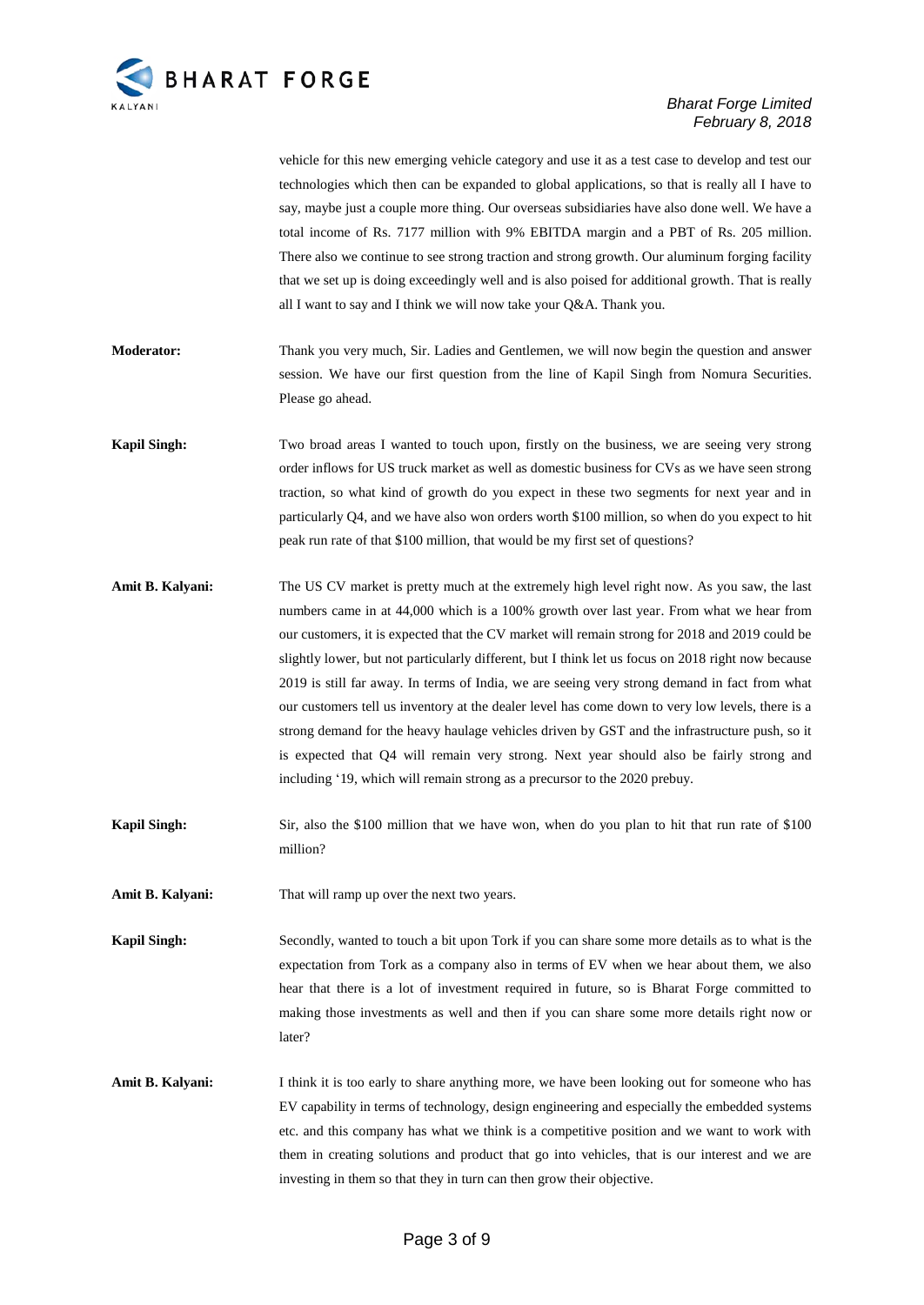

| <b>Kapil Singh:</b>   | We will look to maintain our stake?                                                                                                                                                                                                                       |
|-----------------------|-----------------------------------------------------------------------------------------------------------------------------------------------------------------------------------------------------------------------------------------------------------|
| Amit B. Kalyani:      | Like I said, we signed this deal today, it is too early to talk about what we will do and what we<br>will not to do, it is a journey, this is a start-up ecosystem, this is a new field so let us see where<br>it goes.                                   |
| <b>Kapil Singh:</b>   | Also could you share the Holding structure for Tork and whether the existing investors are<br>selling out or this is fresh issue?                                                                                                                         |
| Amit B. Kalyani:      | We will own 45% and the investment is 30 crores. More than 80% of that is going into the<br>company, some of it less than 20% is going to takeout certain existing investors who want to<br>exit, some of the angel investors and the promoters continue. |
| <b>Kapil Singh:</b>   | What is the promoter holding in the company?                                                                                                                                                                                                              |
| Amit B. Kalyani:      | Let us not get into all that.                                                                                                                                                                                                                             |
| <b>Moderator:</b>     | Thank you, Sir. We have next question from the line of Puneet from HSBC. Please go ahead.                                                                                                                                                                 |
| <b>Puneet:</b>        | If you can comment a bit more on the overseas subsidiary side, you mentioned strong traction<br>on the aluminum part, are other facilities also facing similar strong tailwinds?                                                                          |
| Amit B. Kalyani:      | Overall, with the commercial vehicle market being strong and the passenger car vehicle market<br>being strong, there is fair amount of tailwinds, so I think the facilities abroad are doing well<br>and should continue to do well into '18 as well.     |
| <b>Puneet:</b>        | But the bigger part is that aluminum forging which is doing better than the other, is that how<br>one should read it?                                                                                                                                     |
| Amit B. Kalyani:      | Obviously, because that is why we made a fresh investment in that.                                                                                                                                                                                        |
| <b>Puneet:</b>        | Any update on the Andhra Pradesh facility?                                                                                                                                                                                                                |
| Amit B. Kalyani:      | We will break ground this month, that is the plan, we are on track and by March of next year<br>we should be starting to make prototypes and start heading towards commercial production.                                                                 |
| <b>Moderator:</b>     | Thank you, Sir. We have the next question from the line of Mahesh Bendre from Karvy<br>Institutional Equities. Please go ahead.                                                                                                                           |
| <b>Mahesh Bendre:</b> | Sir, this quarter volume has been very strong, 65,000 tons; this could be the highest in<br>probably our history in terms of quarterly numbers, so going forward what is the outlook on<br>the volume growth in FY '19?                                   |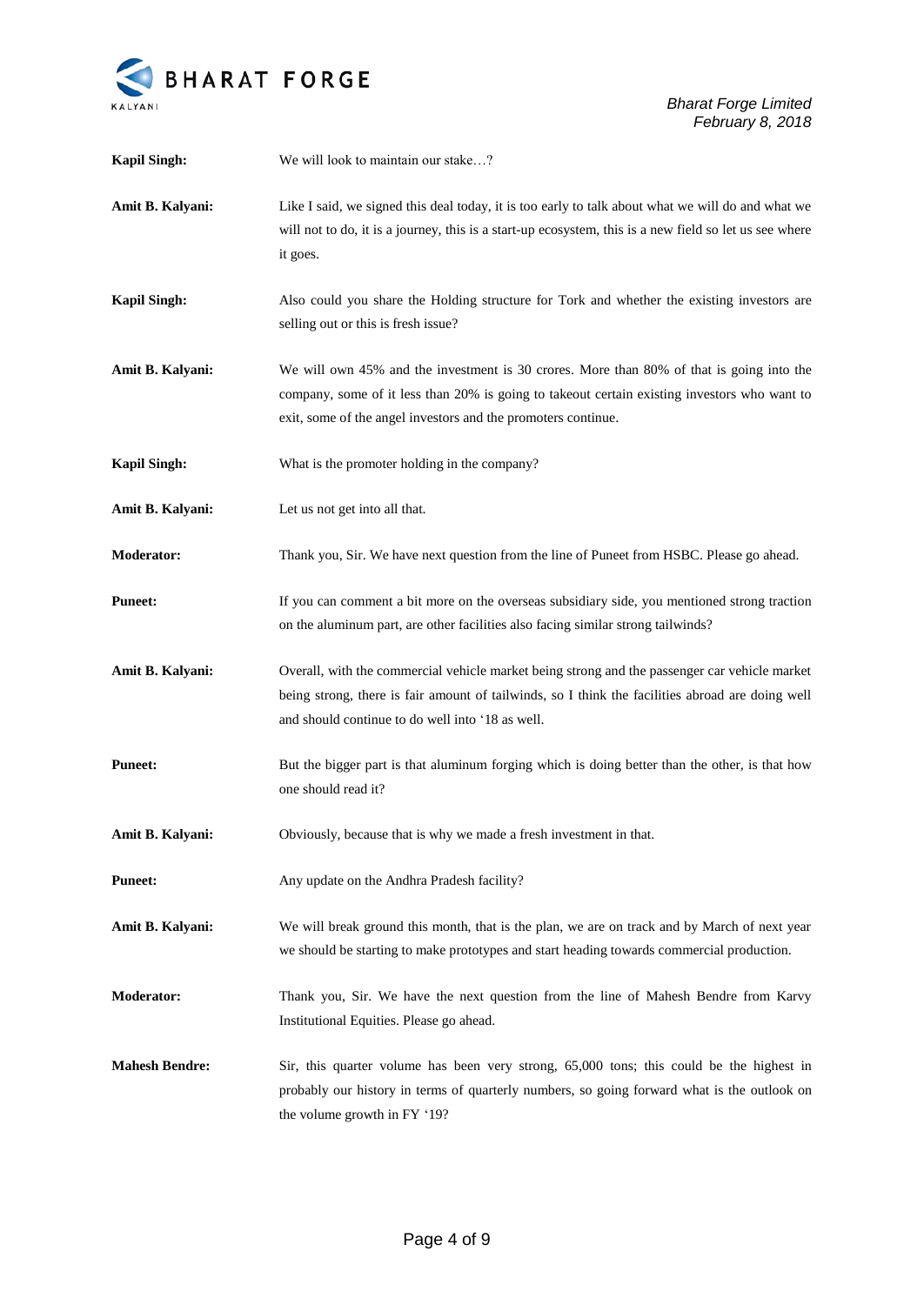

| Amit B. Kalyani:       | FY '19 as what we see from our customers both domestic and global is expected to be strong,                                                                                                                                       |
|------------------------|-----------------------------------------------------------------------------------------------------------------------------------------------------------------------------------------------------------------------------------|
|                        | so Q4 will remain stronger than Q3 and then it remains to be seen what happens with India and                                                                                                                                     |
|                        | the monsoon and other things, but as of now all the signs are pointing towards a strong year.                                                                                                                                     |
| <b>Mahesh Bendre:</b>  | Sir, given such a strong business outlook on export and domestic side, and the growth we are                                                                                                                                      |
|                        | reporting, are we going to face any capacity constraint next year?                                                                                                                                                                |
| Amit B. Kalyani:       | No, we will not face any capacity constraints.                                                                                                                                                                                    |
| <b>Mahesh Bendre:</b>  | What could be current capacity utilization?                                                                                                                                                                                       |
| Amit B. Kalyani:       | Our current capacity utilization would be slightly above 75%, maybe in the region of 77% to<br>78%. We installed a new press line less than a year ago for pass car components, so we have<br>expanded our capacity in that area. |
| Moderator:             | Thank you, Sir. We have the next question from the line of Anupam Goswami from Stewart &<br>Mackertich. Please go ahead.                                                                                                          |
| Anupam Goswami:        | Sir, I wanted to know if on a consolidated basis, how much your revenue segment that comes<br>from automotive and industrial?                                                                                                     |
| Amit B. Kalyani:       | On a consolidated basis, I think it would be 70% automotive and 30% industrial.                                                                                                                                                   |
| <b>Anupam Goswami:</b> | Sir, in the industrial as again how much you are mostly getting the revenue and demand from,<br>is it from oil and gas or defense or aerospace?                                                                                   |
|                        |                                                                                                                                                                                                                                   |
| Amit B. Kalyani:       | No defense in this, largely it is construction, mining, large diesel engines, rail, and oil and gas.                                                                                                                              |
| Anupam Goswami:        | Sir, any CAPEX plan that is anticipated in the near future?                                                                                                                                                                       |
| Amit B. Kalyani:       | We have CAPEX for this year of about 360 crores and we will be spending similar amount<br>next year?                                                                                                                              |
| <b>Anupam Goswami:</b> | That was what was told earlier, you are sticking to that or like you are adding up more?                                                                                                                                          |
| Amit B. Kalyani:       | No, I think that is about it.                                                                                                                                                                                                     |
| <b>Anupam Goswami:</b> | Sir, one more question, there was some artillery that has gone for the winter test, any status on<br>that?                                                                                                                        |
| Amit B. Kalyani:       | It is still under testing, but very shortly it should be complete, but it is going well.                                                                                                                                          |
| Moderator:             | Thank you, Sir. We have the next question from the line of Puneet from HSBC. Please go<br>ahead.                                                                                                                                  |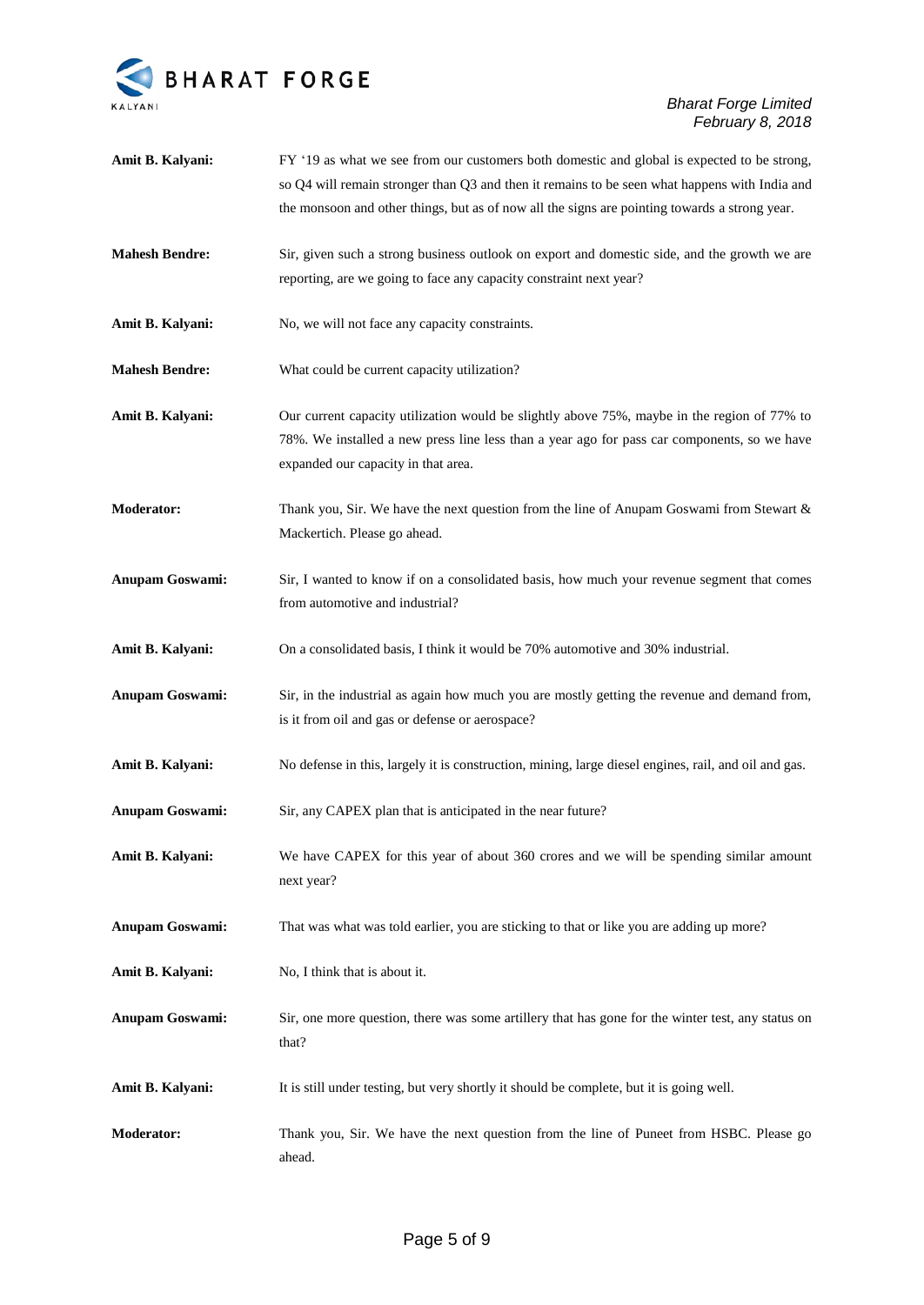

| <b>Puneet:</b>         | Can you give some more color on what kind of revenue run rate are you doing for oil and gas<br>sector now?                                                                                                                                                                                             |
|------------------------|--------------------------------------------------------------------------------------------------------------------------------------------------------------------------------------------------------------------------------------------------------------------------------------------------------|
| Amit B. Kalyani:       | Roughly about 170 to 180 crores a quarter.                                                                                                                                                                                                                                                             |
| <b>Puneet:</b>         | Your passenger car business has also grown quite sharply, is the margin profile largely similar<br>or are you seeing some different numbers there?                                                                                                                                                     |
| Amit B. Kalyani:       | The margins as a company please look at, let us not look at margins in an individual sector,<br>because one thing balances something else out and you have to also look at the return on<br>capital employed, because the asset turns in certain sectors is much higher than certain other<br>sectors. |
| <b>Puneet:</b>         | For this, is it fair to assume higher asset turns?                                                                                                                                                                                                                                                     |
| Amit B. Kalyani:       | Yes.                                                                                                                                                                                                                                                                                                   |
| <b>Puneet:</b>         | Lastly, on CAPEX, this 300 crores what is it really aimed at?                                                                                                                                                                                                                                          |
| Amit B. Kalyani:       | 360 crores or so is mainly at passenger cars, value addition, machining, and certain<br>debottlenecking.                                                                                                                                                                                               |
| <b>Puneet:</b>         | Possible to break up between machining and?                                                                                                                                                                                                                                                            |
| Amit B. Kalyani:       | I am sorry, we cannot share that.                                                                                                                                                                                                                                                                      |
| <b>Moderator:</b>      | Thank you, Sir. We have the next question from the line of Bharat Gianani from BNP<br>Sharekhan. Please go ahead.                                                                                                                                                                                      |
| <b>Bharat Gianani:</b> | My question pertains to the overseas subsidiaries, CY '17 was a good year, we saw I think<br>close to 400 to 500 basis points kind of an improvement in the EBITDA level, so would you<br>like to comment on CY '18 margins?                                                                           |
| Amit B. Kalyani:       | CY '17 was driven by a combination of the ramp up of our aluminum business and overall<br>improvement in performance in the rest of the business as well. In CY '18 also we expect this<br>to continue and we should see a slight improvement in margin and overall top line also going<br>forward.    |
| <b>Moderator:</b>      | Thank you. We have the next question from the line of Anupam Goswami from Stewart $\&$<br>Mackertich. Please go ahead.                                                                                                                                                                                 |
| <b>Anupam Goswami:</b> | Sir, I just wanted to know what is your value of content that goes into one class 8 truck, what<br>could be the value of it?                                                                                                                                                                           |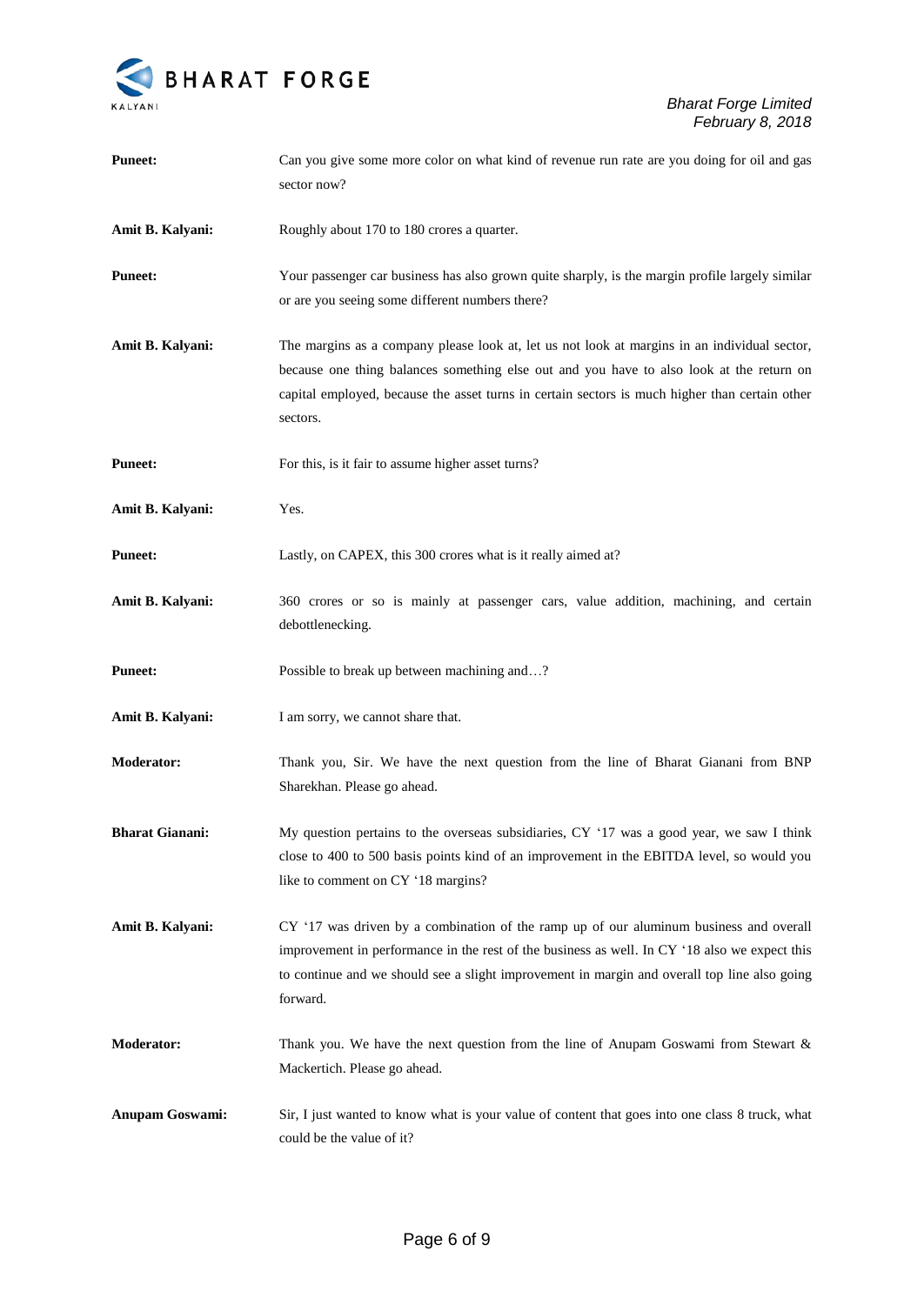

| Amit B. Kalyani:       | It really varies from customer to customer, so it is very difficult to share and I personally do<br>not feel comfortable sharing that level of detail.                                                                                                                                                                                                                                                   |
|------------------------|----------------------------------------------------------------------------------------------------------------------------------------------------------------------------------------------------------------------------------------------------------------------------------------------------------------------------------------------------------------------------------------------------------|
| <b>Anupam Goswami:</b> | One more thing, Sir, in the USA have you gained market share basically?                                                                                                                                                                                                                                                                                                                                  |
| Amit B. Kalyani:       | Yes, we have gained market share because we are growing higher than the underlying market.                                                                                                                                                                                                                                                                                                               |
| <b>Anupam Goswami:</b> | In the presentation also you mentioned that you have made new products and developed that<br>also has a good demand in your customers?                                                                                                                                                                                                                                                                   |
| Amit B. Kalyani:       | Yes, absolutely.                                                                                                                                                                                                                                                                                                                                                                                         |
| Anupam Goswami:        | One more thing, Sir, in India there is a lot of railway modernization is going on, are you<br>getting any traction in that sector, railway?                                                                                                                                                                                                                                                              |
| Amit B. Kalyani:       | On the diesel locomotive side, we are getting a lot of business and other areas in the rail where<br>we make components, we are seeing tremendous demand.                                                                                                                                                                                                                                                |
| Anupam Goswami:        | Sir, any new geographies have you entered from the last few quarters, new markets that you<br>have entered?                                                                                                                                                                                                                                                                                              |
| Amit B. Kalyani:       | We are present in most parts of the world, so I think more or less covering most of the<br>geographies.                                                                                                                                                                                                                                                                                                  |
| <b>Moderator:</b>      | Thank you, Sir. We have next question from the line of Mahesh Bendre from Karvy<br>Institutional Equities. Please go ahead.                                                                                                                                                                                                                                                                              |
| <b>Mahesh Bendre:</b>  | Sir, in domestic market most of the truck manufacturers are indicating that the demand was<br>very strong last quarter, and in fact even the Ashok Leyland on their conference call also<br>mentioned that they could not supply few products because of the vendor's, so is this what you<br>are also witnessing that the demand from the commercial domestic, commercial industry has<br>been showing? |
| Amit B. Kalyani:       | Obviously, it has been very strong, customer itself is saying that, so it is a fact, but we have<br>managed to supply whatever our customers have wanted. There are certain other suppliers who<br>have not been able to meet certain proprietary product supply, so that has hampered certain<br>customers as you mentioned.                                                                            |
| <b>Mahesh Bendre:</b>  | Sir, we have been talking about defense for many years, but do you see when this segment will<br>start contributing meaningfully for us?                                                                                                                                                                                                                                                                 |
| Amit B. Kalyani:       | Please understand, we are one of the few companies which has actually developed products<br>from scratch and tested them, now we are field testing them, so hopefully we are towards the<br>end of the cycle.                                                                                                                                                                                            |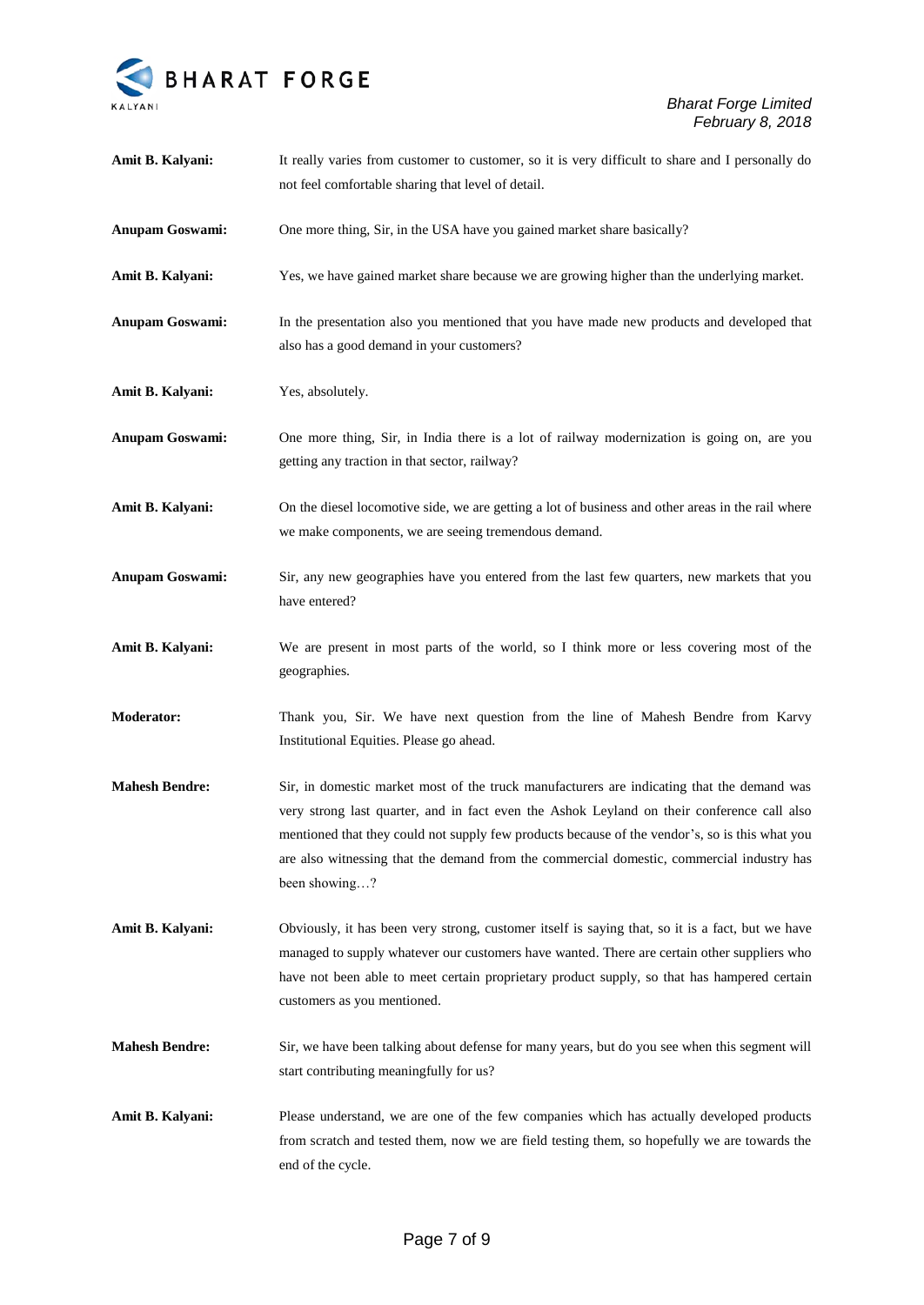

| <b>Moderator:</b>    | Thank you, Sir. We have the next question from the line of Kishan Gupta from CD Equisearch<br>Private Limited. Please go ahead.                                                                                                                                                                                                                                  |
|----------------------|------------------------------------------------------------------------------------------------------------------------------------------------------------------------------------------------------------------------------------------------------------------------------------------------------------------------------------------------------------------|
| <b>Kishan Gupta:</b> | Sir, how would you explain 46% rise in your Indian CV revenue last quarter, when the CV<br>industry reported volume growth of 21%?                                                                                                                                                                                                                               |
| Amit B. Kalyani:     | Market share growth plus new products.                                                                                                                                                                                                                                                                                                                           |
| <b>Kishan Gupta:</b> | Could you elaborate on the new products?                                                                                                                                                                                                                                                                                                                         |
| Amit B. Kalyani:     | As we mentioned earlier, traditionally we have been making front axle beams and cranks and<br>now we have introduced other products which are used in drive line, power train etc. and there<br>is a move towards multi-axle trucks, which has a higher number of products going into the<br>same vehicle, per vehicle, so these two have increased our revenue. |
| <b>Kishan Gupta:</b> | Sir, what will be the impact of US's inward looking policy on your business?                                                                                                                                                                                                                                                                                     |
| Amit B. Kalyani:     | I am not aware of any particularly inward-looking policy; I was in the US just last week.                                                                                                                                                                                                                                                                        |
| <b>Kishan Gupta:</b> | Sir, they are encouraging more of products being manufactured in US itself and that particular<br>trade values?                                                                                                                                                                                                                                                  |
| Amit B. Kalyani:     | If you have something specific that pertains to our industry and our products, please share it<br>with us.                                                                                                                                                                                                                                                       |
| <b>Kishan Gupta:</b> | Sir, you mentioned in the press release that better product mix has led to expansion of margins<br>last quarter, so could you elaborate on that?                                                                                                                                                                                                                 |
| Amit B. Kalyani:     | Yes, so basically we have higher percentage of value-added products and that is what has<br>contributed to better margins, that is typical in our industry.                                                                                                                                                                                                      |
| <b>Kishan Gupta:</b> | What would be those value-added products be?                                                                                                                                                                                                                                                                                                                     |
| Amit B. Kalyani:     | Same products that we supply, but in a fully finished condition.                                                                                                                                                                                                                                                                                                 |
| <b>Kishan Gupta:</b> | Sir, how would you explain 14% rise in revenues from Europe, like which segment is looking<br>up in Europe?                                                                                                                                                                                                                                                      |
| Amit B. Kalyani:     | It is commercial vehicles and passenger cars.                                                                                                                                                                                                                                                                                                                    |
| Moderator:           | Thank you. As there are no further questions, I now hand the conference over to Mr. Amit<br>Kalyani for closing comments. Over to you, Sir.                                                                                                                                                                                                                      |